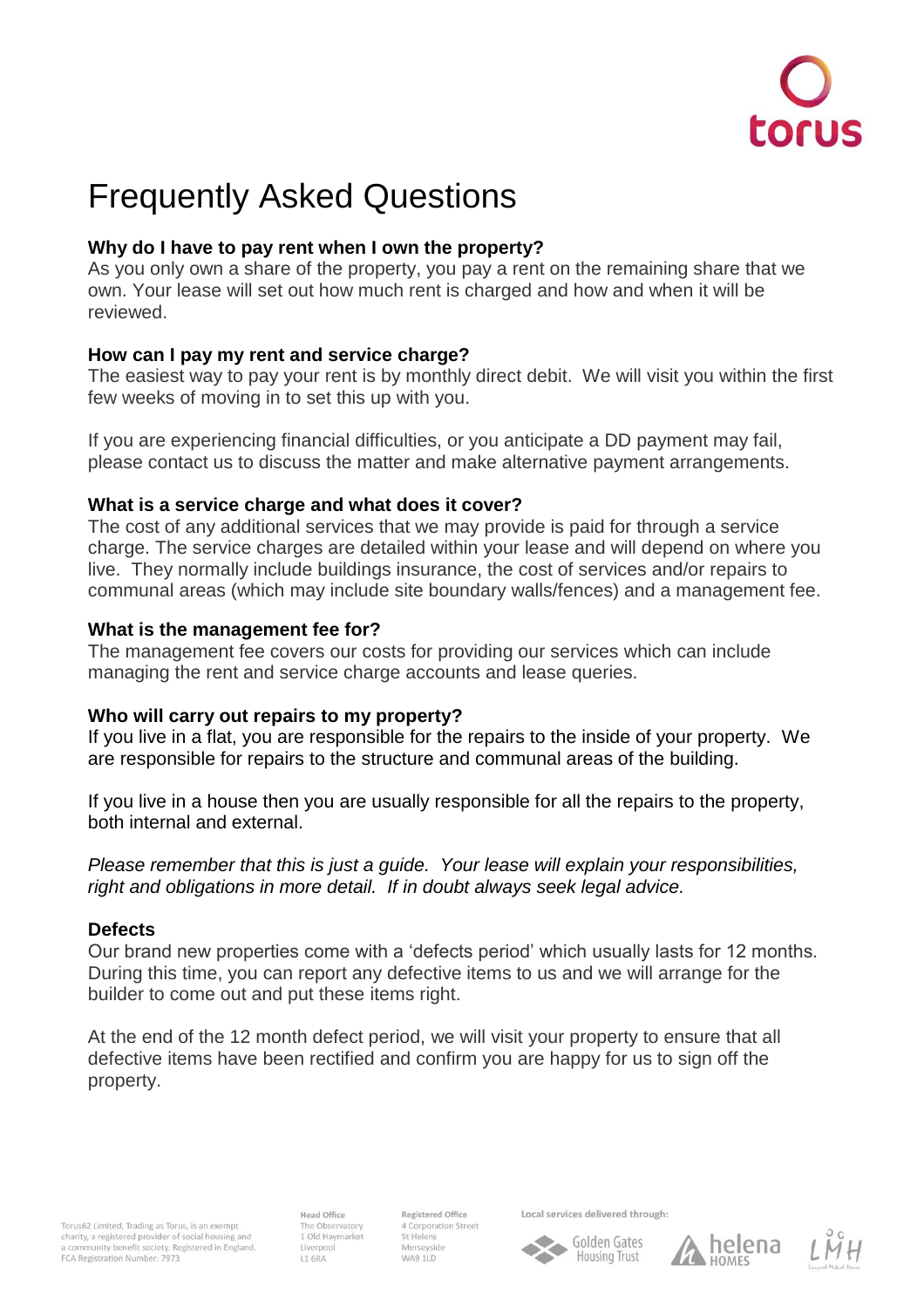

## **Can I carry out alterations or additions to my property?**

Your lease will confirm whether you are able to make any alterations or additions (such as conservatory's or extensions) to the property.

Usually, most leases allow for internal alterations to be made as long as you have our written permission. However external alterations and additions are usually not allowed at all until you own 100% and the freehold of the property.

#### **Can I have pets?**

Please check your lease to see whether you can keep pets in your home. Your lease may stipulate that you need written permission from us to keep a pet. If your lease allows you to keep a pet, then you must ensure that it does not cause a nuisance to your neighbours.

#### **Can I purchase additional shares in my property?**

After your initial purchase you can usually buy further shares in your home. This is known as "staircasing". Your lease will advise whether you can eventually purchase your property outright to 100% ownership.

You will need to pay for a RICS valuation, our legal fees and your own legal fees when you staircase. Where we are the freeholder of a house, this will usually be transferred over to you when you staircase to 100% ownership.

The price of the extra shares is determined by a market valuation taken at the time you wish to buy them. If you purchase additional shares, then the rent you pay will also reduce.

## **Can I sublet my property?**

Unfortunately, Shared Ownership properties cannot be sublet. This is a condition of your lease. If you know you have to be away from your property for an extended period of time, please contact The Leasehold & Sales Team to discuss your circumstances.

#### **Am I responsible for the maintenance of gas appliances?**

You are responsible for ensuring that any gas appliances in your home are serviced regularly. It is recommended that you arrange this once a year in order to ensure that your appliances are safe and working at their most efficient. We may ask you to provide annual certificates to us.

Failure to carry out regular servicing may invalidate the building insurance and result in a breach of the lease.

*Please note: Electrical installations should be tested every 10 years but please ensure that they are safe and working efficiently to avoid breaching your lease.*

Torus62 Limited, Trading as Torus, is an exempt charity, a registered provider of social housing and<br>a community benefit society. Registered in England. FCA Registration Number: 7973

**Head Office** The Observatory 1 Old Haymarket **L1 6RA** 

Registered Office 4 Corporation Street St Helens Merseyside **WA9 1LD** 

Local services delivered through: